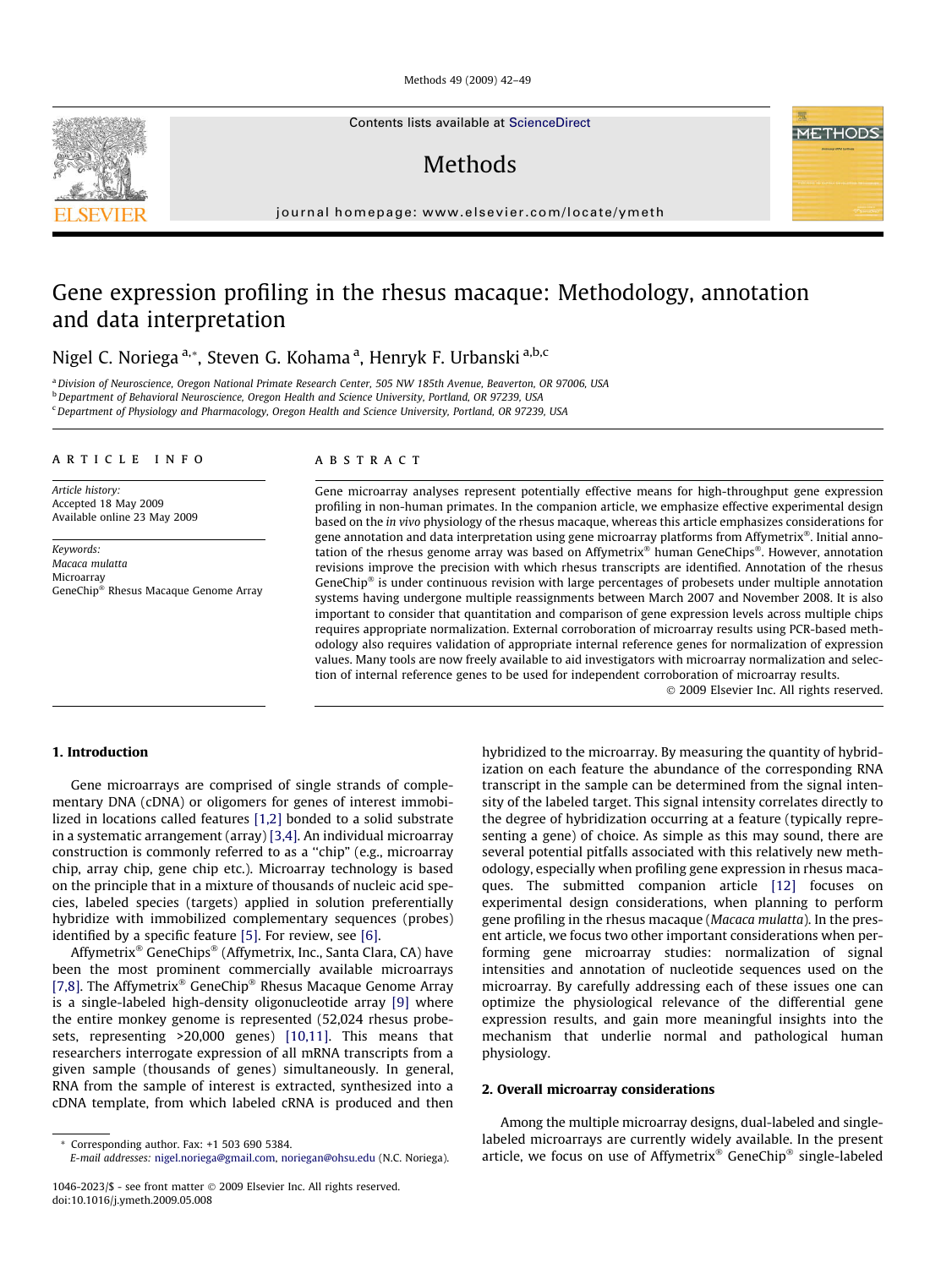high-density oligonucleotide microarrays. The sequence of steps for conducting microarray experiments may be described as follows: (1) Data acquisition. i.e., array hybridization and image analysis. (2) Image analysis, sometimes referred to as preprocessing, and mainly addresses background correction for each array. (3) Normalization, sometimes called preprocessing, typically algorithm-based comparative methods aimed background correction and removal of non-experimental variation within and between microarrays. (4) Quantification of differential gene expression, which is typically the statistical testing for differences in normalized signal intensities for specified genes [\[7,8,13\]](#page-7-0). The literature discussing each of these steps is vast. However, in the current article we restrict discussion to methodologies for normalizing expression signals across microarrays within an experiment and methods for detecting differential gene expression under multiple experimental conditions.

Affymetrix® GeneChip® microarrays interrogate genes with the use of several probe pairs, oligomers that are representative of sequences spread throughout the gene. In order to distinguish nonspecific hybridization from probe binding, each probe pair consists of a perfect match (PM) sequence, and a mismatch (MM), which possesses one mismatched base pair located at the center of the sequence [\(http://www.affymetrix.com/](http://www.affymetrix.com/)). Hybridization signal intensity data is subject to multiple sources of variation ranging from the microarray manufacturing process to preparation of the biological sample, and can stem from factors such as differences in RNA quality or quantity, hybridization conditions, scanning efficiency and so on [\[14\]](#page-7-0). Normalization procedures are designed to account for these technical variations in hybridization results by balancing signal intensities across experimental factors while maintaining signal intensity differences due to the conditions under investigation [\[15\].](#page-7-0)

The Affymetrix $^{\circledast}$  Microarray Suite 5.0 software (MAS 5.0; [\[16\]\)](#page-7-0) provides one of the simplest approaches to normalization [\[17\]](#page-7-0) using trimmed means to scale each microarray to a reference array so that all microarrays have the same mean intensity [\[18\].](#page-7-0) However, MAS 5.0 is sub-optimal where there are large chip-to-chip differences in probe level intensity within the data set [\[19\]](#page-7-0). The DNA-Chip (dChip®) algorithm [\[20\]](#page-7-0) ([http://biosun1.harvard.edu/](http://biosun1.harvard.edu/complab/dchip/) [complab/dchip/\)](http://biosun1.harvard.edu/complab/dchip/) was developed from the premise that ''rank invariant set" approaches [\[21,22\]](#page-7-0) using non-linear smooth curves could be used to normalize the summarized gene-level intensity data. The dChip® algorithms normalize each array with reference to a baseline array which has the nearest global intensity to the average of the group.

An additional normalization method, Robust multi-array analysis (RMA) [\[23,24\],](#page-7-0) uses probe-level quantile normalization [\[25\]](#page-7-0) in multiple arrays. A comparison of four differentially distributed raw GeneChip® data sets using MAS 5.0, dChip® and RMA for each indicated that RMA showed more symmetrical density distribution compared to those shown by MAS 5.0 and dChip $^{\circ\circ}$  [\[15\]](#page-7-0).

Whereas RMA combines background adjustments and normalization using PM values only, Gene Chip RMA (GCRMA) [\[26\]](#page-7-0) can use PM intensities only or combinations of PM–MM intensities [\[27\],](#page-7-0) and may compensate for lost accuracy using MM-based non-specific hybridization adjustments lost to RMA. A comparative performance analysis of five different normalizing algorithms, MAS 5.0, dChip<sup>®</sup>, PerfectMatch [\[28\],](#page-7-0) RMA and GCRMA, to test the capacity of each algorithm to accurately model differential expression between two arrays, stated in conclusion that RMA and GCRMA most precisely modeled expression changes on the Affymetrix® Gene-Chip<sup>®</sup>, with the GCRMA performing better for weakly-expressed genes and RMA for strongly-expressed ones [\[29,30\].](#page-7-0)

Affymetrix<sup>®</sup> recommends use of the Probe Logarithmic Intensity Error (PLIER) algorithm; this is a model-based signal estimator which builds upon RMA and MAS 5.0 signal detection analysis by also including parameters that account for systematic differences in intensity between features [\[31,32\]](#page-7-0). PLIER can use MM probes, but without MM data, it behaves similarly to RMA [\[33\].](#page-7-0) In a comparison with dChip®, MAS 5.0, Probe Profiler PCA ([http://](http://www.corimbia.com/Pages/ProbeProfiler.htm) [www.corimbia.com/Pages/ProbeProfiler.htm](http://www.corimbia.com/Pages/ProbeProfiler.htm)) and RMA, PLIER appeared superior to the other algorithms in avoiding false positives with poorly performing probesets [\[34\]](#page-7-0).

Even more recently, a global rank-invariant set normalization (GRSN) post-processing tool has been proposed [\[35\]](#page-7-0) based on the general idea of rank-invariant genes presented by Li and Wong [\[20\]](#page-7-0) to reduce systematic distortions in microarray data produced by MAS 5.0, RMA or dChip® preprocessing.

Investigators using microarray experiments for primate studies are routinely presented with issues of sample size limitation. The literature concerning proposed methods for sample size and power analysis calculations [\[36\]](#page-7-0) is extensive [\[37–41\].](#page-7-0) In terms of experimental design, if the aim of the study is to identifymore than twofold differences in expression between conditions, then experiments with three samples per condition have been considered adequate, with six samples per condition allowing for meaningful permutation tests and less conservative multiple-comparison corrections to pvalues and false discovery rates. The suggested minimum for meaningful clustering is 20 samples with at least five groups [\[42\]](#page-7-0). A small fraction of the thousands of genes in a microarray experiment are typically differentially expressed and measured intensities among many different genes may be correlated. Thus use of nominal significance levels without multiplicity adjustments could lead to high incidences of false positive findings [\[43\]](#page-7-0). These types of errors are addressed using statistical approaches in which significance levels are determined based on family-wise error rate (FWER) [\[44\]](#page-7-0) and the false discovery rate (FDR) [\[45\].](#page-7-0)

More than 50 methodological proposals for processing Affymetrix<sup>®</sup> GeneChip<sup>®</sup> data have been published and there is debate regarding the best methods of integrating PM and MM hybridization intensities into an assembled signal for each gene [\[24\]](#page-7-0). Bio-Conductor [\[46,47\]](#page-7-0) is a collection of open source software packages using the programming language R [\(http://www.r-pro](http://www.r-project.org/)[ject.org/](http://www.r-project.org/)) designed to support the analysis of biological data. Bio-Conductor has more than 200 packages representing analytical and annotation tools for normalization and expression summary [\[33\]](#page-7-0). An "affycomp" package, is available as part of the BioConductor project (<http://www.bioconductor.org>). This web tool ([http://](http://affycomp.biostat.jhsph.edu) [affycomp.biostat.jhsph.edu](http://affycomp.biostat.jhsph.edu)) was made available for developers to benchmark their microarray preprocessing procedures [\[24\]](#page-7-0). Additional computational tools for microarray preprocessing, normalization and quantification of differential gene expression [\[13\]](#page-7-0) are freely available and widespread. More recent studies evaluating performance of multiple combinations of preprocessing and gene ranking algorithms using Affymetrix® GeneChip® recommend additional combinations of analytical methods for enhancing detection specificity and sensitivity [\[48\]](#page-7-0).

## 3. Methodology

# 3.1. Tissue collection (brain)

All of the animal-based studies described here were approved by the Institutional Animal Care and Use Committee at the Oregon National Primate Research Center (ONPRC). To reduce any potential effect of circadian rhythms on patterns of gene expression, tissue samples were collected during a short time-frame, during the late morning to early afternoon. The main body of the hippocampus (HPC) and amygdala (AMD) were collected by dissection and then frozen in liquid nitrogen, followed by storage at  $-80$  °C. The medial basal hypothalamus, comprising the arcuate nucleus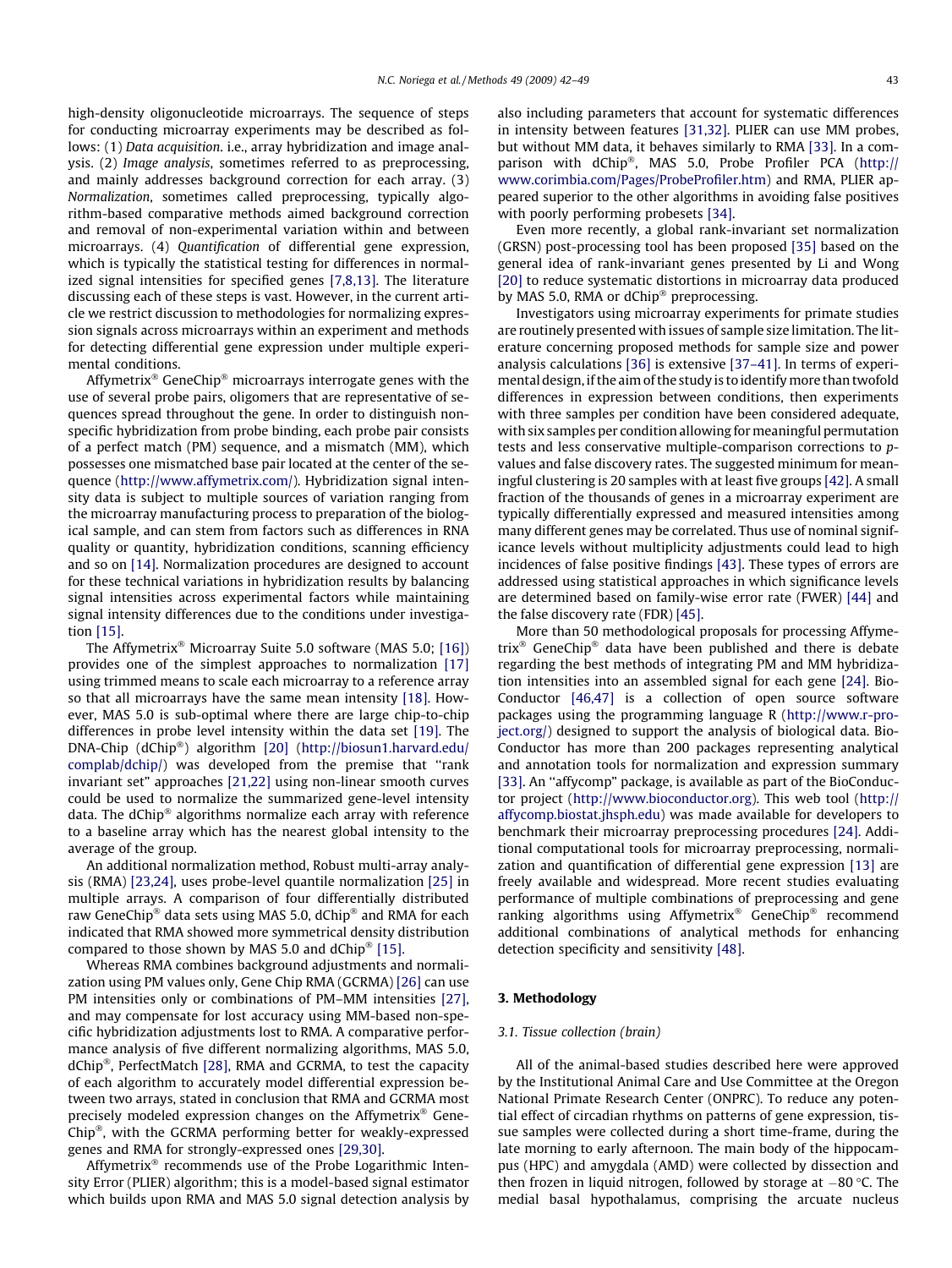<span id="page-2-0"></span>(MBH), was removed and immersed in RNAlater [\(http://](http://www.ambion.com) [www.ambion.com](http://www.ambion.com)) and stored at  $4^{\circ}$ C. The use of this RNA stabilization agent allowed additional time for further micro-dissection of the arcuate nucleus from the surrounding hypothalamic tissue. We note that RNAlater will result in tissue hardening, which can be advantageous for more precise dissection. However, hardening is also accompanied by tissue shrinkage, so optimization of the time of storage should be observed. In addition, it is important to note the maximum recommended storage times at various temperatures are also provided in the product literature. Once the entire bilateral extent of the MBH was dissected it was also stored at  $-80$  °C. The other brain regions were not subdivided into smaller nuclei for this initial effort, although it is recognized that enrichment by excision of homogenous areas has its advantages.

### 3.2. RNA extraction and characterization

Dissected brain regions were homogenized using a PowerGen rotor–stator homogenizer (Fisher Scientific, Pittsburgh, PA). Total RNA was isolated from the homogenates using RNeasy Mini kits (<http://www.qiagen.com>) according to manufacturer's instructions. Samples were lysed and homogenized in a denaturing buffer containing 1% b-mercaptoethanol and guanidine isothiocyanate to ensure inactivation of RNAses. The RNA was then stabilized with ethanol and bound to a silica matrix. Washes were accomplished by microcentrifugation and the purified RNA was eventually eluted with water. The concentration of RNA was measured by spectroscopy, with an expected  $A_{260}/A_{280}$  ratio close to 2, denoting an acceptably pure nucleic acid sample. Qualitative assessment of the RNA was also performed using the Bioanalyzer 2100 (Agilent Technologies, [http://www.agilent.com\)](http://www.agilent.com), which utilizes microfluidic technology, and so requires sparingly small sample mass. The output allows visualization of the major 18S and 28S RNA peaks, thereby providing additional information on molecular weight and critically, the degree of RNA degradation. The optimal use of microarray analysis is predicated on the use of high quality RNA.

# 3.3. Affymetrix® GeneChip® microarrays

Reflecting the time line in development of Affymetrix $^{\circledast}$  Gene-Chip $^{\circledast}$  microarrays, our earlier studies of circadian and seasonal gene expression in the adrenal gland (see accompanying article [\[12\]](#page-7-0)) utilized the human HG\_U133A microarray platform. In the subsequent study examining the effect of the phase of the menstrual cycle on gene expression in sub-regions of the primate brain, we utilized the Affymetrix® HG\_U133 Plus 2.0 microarray plat-form. Wang et al. [\[49\]](#page-7-0) evaluated the utility of human GeneChips® [\[50,51\]](#page-7-0) for assessing gene expression patterns in non-human primates (NHP). They aligned expressed sequence tags (EST) [\[52,53\]](#page-7-0) for NHP probe sequences to identify inter-species conserved (ISC) probesets, and found that ISC probesets expressed higher interspecies reproducibility than overall expressed probesets. Appropriate normalization methods could be leveraged to improve interspecies correlation, and RMA normalization was recommended over dChip<sup>®</sup> and MAS 5.0 for improving interspecies reproducibility for both expressed and ISC probesets [\[49\].](#page-7-0)

More recently, in our hormone replacement study we [\[12\]](#page-7-0) took advantage of the commercial release of the Affymetrix® Rhesus Macaque Genome Array. Following washes, the microarrays were assessed for gross systematic problems and the data were given a first pass assessment utilizing spike-in exogenous controls (Bacillus subtilis, non-eukaryotic RNA) built into the microarray. By utilizing the 3'/5' ratios for the control genes ACTB and GAPDH, the relative quality (intactness) of the RNA can be assessed. Digitized images from microarray scans are used for the initial creation of the data set, which is subject to normalization and analysis (see below).

#### Table 1

Quantity distribution and design descriptions of probe sets used to construct the GeneChip<sup>®</sup> Rhesus Macaque Genome Array.

| Total #        | Design description                                              |
|----------------|-----------------------------------------------------------------|
| 2060           | Mmu, xxxx (EST/mRNA PSRs derived from genome-anchored clusters) |
| 43942          | MmugDNA, xxxx (U133-based orthologous gDNA PSRs)                |
| 989            | MmunewRS.xxxx (new human RefSeq-based orthologous gDNA PSRs)    |
| 4943           | MmuSTS, xxxx (rhesus last exon STS-based PSRs)                  |
| 80             | MmuAffx,xxxx (EST/mRNA PSRs derived from D2 clusters)           |
| 6              | MmuMitochon.xxxx (rhesus mitochondrial-based PSRs)              |
| $\overline{4}$ | MmurRNA, xxxx (rhesus ribosomal RNA PSRs)                       |
| 59             | RPTR-Mmu-xxxx (Affymetrix reporter genes)                       |
| 683            | NC-00xxxx and AY588945 (viral pathogens)                        |
| 13             | AFFX-Mmu-actin or gapdh or ef1a (rhesus, 5' M and 3' controls)  |
| 24             | AFFX-Mmu-xxxx (Affymetrix other controls)                       |

Information obtained from Affymetrix® NetAffx<sup>™</sup> technical support in November and December 2008.

Because of our increased use of the Affymetrix® GeneChip® Rhesus Macaque Genome Array (rhesus GeneChip®), a more in-depth description of its design and continuing evolution follows. The rhesus GeneChip® was designed in close collaboration with Dr. Robert Norgren of the University Nebraska Medical Center, to increase specificity of macaque genome interrogation above levels possible using human-specific chips. The rhesus GeneChip® design [\[10\]](#page-7-0) leverages the homology of expressed sequences represented on the GeneChip® Human Genome U133 Plus 2.0 array to annotate the Baylor School of Medicine's rhesus macaque whole-genome shotgun-assembly of the U133 GeneChip® [\[54\]](#page-7-0), using updated probesets to assess expression of specified genes.

A layout of general probeset design assignments for the rhesus GeneChip® are categorized in Table 1. As with the design of prior GeneChips®, prefixes, suffixes and codes assigned to probesets by Affymetrix® are combined to create descriptors, which categorize probesets according to their design and according to gene clusters used to interpret prospective sequence function [\[55\]](#page-7-0).



Fig. 1. Alignment of probesets currently featured under NetAffx<sup>™</sup> query "GABRB3". Probesets are ordered from 5' to 3' with respect to the M. mulatta GABRB3 mRNA sequence listed under NCBI Accession No. XM\_00109005 with reference annotation for the protein coding sequence (CDS) and STS sites for the GABRB3 gene. Alignments were made using Geneious software (Biomatters, Ltd.) version 4.5.4 for windows. For items (A–G), thick horizontal bar length is proportional to sequence length (base pairs) shown in parentheses below. Spaces connected by thin lines represent nucleotide sequence gaps. Bars for items (H–M) are shown relative to endpoints on the XM\_001109005 sequence (G). (A) MmugDNA.33250.1.S1\_at (521 bp); (B) MmugDNA.24108.1.S1\_at (360 bp); (C) MmuSTS.4813.1.S1\_at (567 bp); (D) MmugDNA.23997.1.S1\_at (549 bp); (E) MmugDNA.2520.1.S1\_at (470 bp); (F) MmugDNA.2522.1.S1\_at (478 bp); (G) XM\_001109005 (5838 bp); (H) GABRB3 CDS: Protein ID = ''XP\_001109005.1. db\_xref = GI:109080423 & GeneID:711754; (I) GABRB3 gene: db\_xref = GeneID:711754; (J) GABRB3 STS: db\_xref = UniSTS:484873; (K) GABRB3 STS: db\_xref = UniSTS:277264; (L) GABRB3 STS: db\_xref = UniSTS:90465; (M) GABRB3 STS: db\_xref = UniSTS:49473. Note that the gap induced by MmugDNA.23997.1.S1\_at (D) indicates non-alignment with the reference sequence and may explain the low expression values observed for this probeset ([Table 3\)](#page-4-0).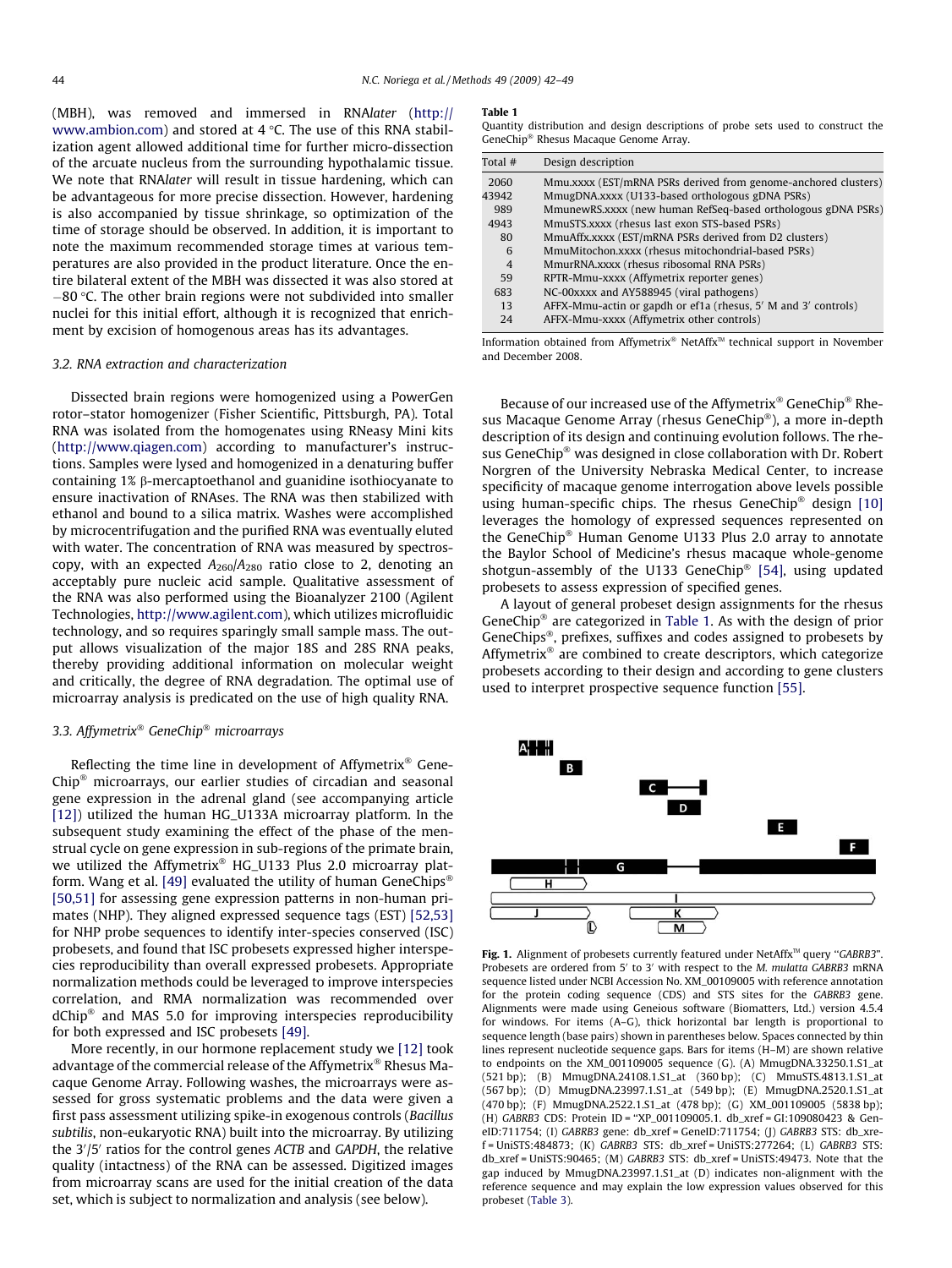<span id="page-3-0"></span>Examples of specific probeset IDs are listed in the legends of [Figs. 1–3](#page-2-0). In these IDs, the descriptor construction can be explained as follows: the ''Mmu" prefix refers to ''Macaca mulatta", ''gDNA" to "genomic DNA" and "AFFX" typically to Affymetrix® controls. However, AFFX in the middle of the probeset ID indicates a de novo cluster. Identical numbers differing only in digits after the decimal point (e.g., 2662.1 and 2662.2) represent two sub clusters. Codes used to further refine the descriptors include sequence tagged sites (STS), short sequences traditionally detected using two PCR primers [\[56\]](#page-7-0), and expressed sequence tags (EST) [\[52,53\],](#page-7-0) small segments of DNA generated by sequencing either one or both ends of an expressed gene. A ''newRS" is an updated sequence used to replace an old MmugDNA based on a human U133 sequence.

Suffixes such as ''A" and ''S" represent the strandedness of the sequence derived from the cluster that is represented, ''A" refers to antisense strands and ''S" to sense strands relative to the orientation of the cluster. Both strands are represented in unique cases where the true orientation of the EST (gene) cannot be determined. Regarding "a", "s" and "x" suffixes: about 10-20% of the probesets represent multiple sequences; "a" indicates that the sequence may be shared by members of the same gene family. In "a" cases, all 11 PM probes exactly match all the gene family member-sequences. ''s" means there is uncertainty regarding whether sequence is in the same gene family, but the regions interrogated by the probes are identical to all other sequences. Lastly, ''x" is a default used where there are multiple similar sequences, but probes that match all of them cannot be found. In these cases, probes can match any or all of these similar sequences. Some probes are allowed to be ''polymorphic" with (usually) single base substitutions. Any probeset without an "a", "s" or "x" encoding is unique amongst the input sequences according to the Affymetrix® cross-hybridization model.

As a tool for examining gene expression, the rhesus GeneChip® represents a significant improvement over the use of the human GeneChip® for rhesus macaque gene expression studies [\[11\].](#page-7-0) Quality ratings, such as annotation grades for transcript assignments, are provided by NetAffx<sup> $M$ </sup> based on the perceived reliability of the source material and alignment specificity of individual probes within the probeset. Rhesus GeneChip<sup>®</sup> annotation updates are posted every four months, in July, November and March, and can be accessed through the NetAffx $M$  analysis center website [\(http://](http://www.affymetrix.com/analysis/index.affx) [www.affymetrix.com/analysis/index.affx\)](http://www.affymetrix.com/analysis/index.affx). However, some probeset identifiers are more actively updated than others. For example, although overall percentages of probesets annotated with Entrez



Fig. 2. Alignment of probesets featured under NetAffx<sup>™</sup> query "ACTB". Probesets are ordered from 5' to 3' with respect to the M. mulatta  $\beta$ -actin (ACTB) mRNA sequence listed under RefSeq transcript ID NM\_001033084 and the reference annotation for the protein coding sequence (CDS) of the  $\beta$ -actin gene. Alignments were made using Geneious software (Biomatters, Ltd.) version 4.5.4 for Windows. Thick horizontal bar length is proportional to sequence length (base pairs) shown in parentheses below. Spaces connected by thin lines represent nucleotide sequence gaps. (A) MmunewRS.18.1.S1\_at (246 bp); (B) AFFX-Mmu-actin-5\_at (483 bp); (C) AFFX-Mmu-actin-M\_at (100 bp); (D) AFFX-Mmu-actin-M\_x\_at (169 bp); (E) MmunewRS.624.1.S1\_s\_at (403 bp); (F) AFFX-Mmu-actin-3\_s\_at (247 bp); (G) MmugD-NA.28776.1.S1\_s\_at (245 bp); (H) NM\_001033084 (1584 bp); (I) ACTB CDS: Protein ID = ''NP\_001028256.1", db\_xref = GI:74316002 & ''GeneID:574285.



Fig. 3. Mean and SEM of antilogarithms to RMA-normalized rhesus macaque GeneChip® data for probesets currently featured under NetAffx<sup>™</sup> query "ACTB". Data are from ovariectomized females receiving hormone replacement. Probesets are ordered from 5' to 3' with respect to alignment on the M. mulatta  $\beta$ -actin mRNA sequence listed under RefSeq transcript ID NM 001033084 (see Fig. 2); (A) MmunewRS.18.1.S1\_at; (B) AFFX-Mmu-actin-5\_at; (C) AFFX-Mmu-actin-M\_at; (D) AFFX-Mmu-actin-M\_x\_at; (E) MmunewRS.624.1.S1\_s\_at; (F) AFFX-Mmu-actin-3\_s\_at; (G) MmugDNA.28776.1.S1\_s\_at; (H) MmurRNA.1.1.S1\_at. MBH, arcuate nucleus of the medial basal hypothalamus; HPC, hippocampus; OVX, ovariectomized controls; E, estrogen replacement; EP, estrogen + progesterone replacement. Asterisks represent significant differences in expression relative to the OVX group and show results of Newman-Keuls post hoc test following one-way ANOVA conducted on  $log_2$  transformed RMA-normalized values within each tissue.  $p < 0.05$ ,  $p < 0.01$ .

Gene, RefSeq transcript ID or Ensembl identifiers have remained between 40% and 70% over the last 2 years, the percentage of Uni-Gene ID assignments decreased from more than 70% in early 2007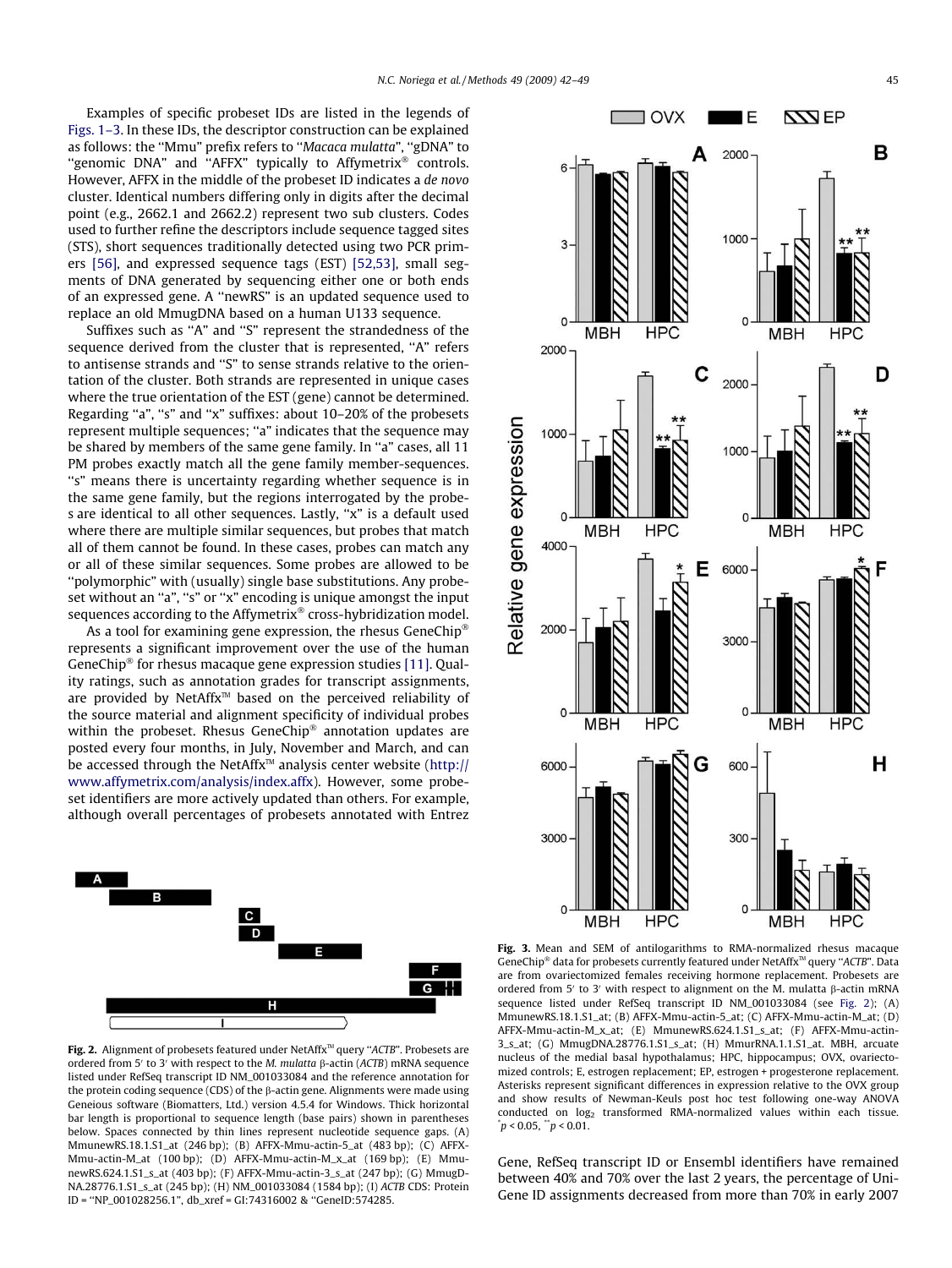<span id="page-4-0"></span>to less than 1% by November of the same year. Since then, the percentage of UniGene ID assignments to Rhesus GeneChip® probesets has increased with every annotation update (Table 2). Comparatively, when the Human U133 array design was released, 36.2% of the 44,199 probesets were EST-only probesets. Two years later, only 20.7% remained unassigned to a specific mRNA. In the case of mouse MOE430 array, 44.2% of EST-only probeset assignments remain unassigned in March 2003 versus only 17% unassigned in 2006. For the Rat 230 array, 81.5% of the probesets were EST-based in March 2003 versus 51.1% at the end of 2004 [\[55\].](#page-7-0)

Because transcript sequencing efforts are maturing rapidly, annotation analysis is a major feature of current microarray analysis. The goal of updating annotations is to ensure that probesets are associated with functional genes. The information integrated from multiple sequence, protein and cluster databases used in the public domain to associate a probeset with a given gene is provided through NetAffx<sup>™</sup> ([http://www.affymetrix.com/analysis/index.](http://www.affymetrix.com/analysis/index.affx) [affx\)](http://www.affymetrix.com/analysis/index.affx). To select an appropriate probeset for expression analysis, it is necessary to both validate the probeset-to-mRNA association supplied through NetAffx<sup>™</sup>, and the mRNA gene name association provided by public domain databases, such as UniGene and Entrez Gene [\[57\]](#page-7-0). Multiple probesets assigned to the same gene may detect cases of alternative splicing or use of alternative polyadenyla-tion sites [\[58\]](#page-7-0). Although Netaffx<sup> $M$ </sup> annotation updates make use of new information to correct incomplete or erroneous records, interpretation of transcripts measured by probesets can be confounded by the constantly evolving mRNA sequence record in the public domain. As a result, current NetAffx<sup>™</sup> annotations may differ significantly from the annotations assigned when the array was originally designed or from those assigned in prior annotation updates (Tables 2 and 3).

For example, we used Affymetrix<sup>®</sup> probeset ID numbers to search the rhesus GeneChip® for oligonucleotide signal intensities associated with genes for  $\gamma$ -aminobutyric acid (GABA) receptor subunits. Probeset ID assignments were referenced and searched using the Affymetrix® online Netaffx<sup>™</sup> Analysis Center software query function at [http://www.affymetrix.com/analysis/netaffx/in](http://www.affymetrix.com/analysis/netaffx/index.affx)[dex.affx](http://www.affymetrix.com/analysis/netaffx/index.affx). Using data from the gene encoding the GABAA receptor b3 subunit (GABRB3) as a descriptive example: multiple GABRB3 annotated Affymetrix® probesets align with a well described NCBI representative of the rhesus macaque GABRB3 mRNA sequence ([Fig. 1\)](#page-2-0), but show dramatic differences in hybridization with macaque cDNA (Table 3). Such results may lead to disparate interpretations of gene expression levels; however, each of these probesets has undergone annotation revisions which are not uniform across all identifiers ([Table 4](#page-5-0)). Thus without further corroboration, interpretation of the results will be dependent on annotations available at the time of analysis.

Rather than using microarrays strictly for gene discovery, we have been using gene-by-gene interrogation to screen for potential genes to be used as normalizers in PCR applications. There is mounting consensus that the expression of normalizers labeled as ''housekeeping" or ''structural" genes vary across experimental conditions, and that lack of regulation should be verified before use [\[59\]](#page-7-0). Here we illustrate considerations for this selection process using well-annotated  $\beta$ -actin probesets from the rhesus  $GeneChin^{\circledR}$ .

Each of our experimental replicates is represented by one microarray. Using single or multiple microarrays, analysis using Affymetrix<sup>®</sup> Microarray Analysis Suite (MAS 5.0) can be used to determine background expression levels. We used MAS 5.0 globally scaled expression values to provide conservative means of assessing whether a target sequence is expressed (above background) or not expressed (below background) [\[60\],](#page-7-0) under the experimental conditions represented by the hybridized material. Once we determined that a target sequence is expressed (MAS 5.0 analysis), we used RMA normalization before looking for expression differences according to experimental condition. In effect, we partitioned the strengths of the two algorithms, using the PM–MM algorithms of MAS 5.0 to screen out genes likely to

#### Table 2

Summary of chronological NetAffx $^\mathbb{M}$  annotation updates to the GeneChip® Rhesus Macaque Genome Array.

| NetAffx build # | Annotation date   | UniGene ID <sup>*</sup> | SwissProt ID <sup>*</sup> | Entrez Gene ID | RefSeq transcript ID | Ensembl ID |
|-----------------|-------------------|-------------------------|---------------------------|----------------|----------------------|------------|
| 22              | <b>March 2007</b> | 71.9                    | 52.0                      | 66.6           | 65.7                 | 42.8       |
| 23              | <b>July 2007</b>  | 2.2                     | 18.4                      | 56.6           | 54.4                 | 39.8       |
| 24              | November 2007     | 0.6                     | 12.5                      | 54.9           | 54.9                 | 40.5       |
| 25              | <b>March 2008</b> | 2.1                     | 19.9                      | 54.7           | 54.6                 | 40.3       |
| 26              | <b>July 2008</b>  | 37.4                    | 13.4                      | 54.6           | 54.5                 | 58.6       |
| 27              | November 2008     | 37.4                    | 20.6                      | 52.2           | 52.2                 | 40.6       |

Numbers listed under identifier IDs show the percentage of total probe sets on the Rhesus Macaque Genome Array annotated using the respective identifier. Data are listed according to the annotation date of the NetAffx<sup>M</sup> build #. The Unigene, SwissProt, Entrez Gene, RefSeq transcript and Ensembl IDs represent annotation systems with varying degrees of redundancy.

Prospective non-redundant identifiers showing chronological changes in overall annotation assignment profiles (de-annotation and re-annotation) during a period of just less than 2 years. Annotation builds were obtained from "Current NetAffx Annotation Files" and "Archived NetAffx<sup>m</sup> Annotation Files" sections located at: [http://](http://www.affymetrix.com/products_services/arrays/specific/rhesus_macaque.affx#1_4) [www.affymetrix.com/products\\_services/arrays/specific/rhesus\\_macaque.affx#1\\_4](http://www.affymetrix.com/products_services/arrays/specific/rhesus_macaque.affx#1_4).

## Table 3

Relative expression of probesets for GABA-A receptor subunit  $\beta$ 3 (GABRB3).

| ProbesetID            | Annotation grade |              | Relative gene expression |            |      |
|-----------------------|------------------|--------------|--------------------------|------------|------|
|                       | Spring 2008      | Spring 2009  | <b>MBH</b>               | <b>HPC</b> | AMD  |
| MmuSTS.4813.1.S1_at   |                  | $\mathsf{r}$ | 2337                     | 3586       | 3416 |
| MmugDNA.2520.1.S1_at  | A                | $\mathsf{A}$ | 1052                     | 1293       | 1535 |
| MmugDNA,2522.1.S1_at  | A                |              | 958                      | 1803       | 1896 |
| MmugDNA.24108.1.S1_at | A                |              | 218                      | 353        | 366  |
| MmugDNA.33250.1.S1_at | В                |              | 60                       | 65         | 79   |
| MmugDNA.23997.1.S1_at | n                | $\mathbf{r}$ | 16                       | 24         | 27   |

Relative gene expression values from three different brain regions. Each value represents the mean from 12 microarrays, and was obtained from globally scaled (MAS 5.0) analysis of probe sets on the GeneChip® Rhesus Macaque Genome Array, identified using NetAffx<sup>™</sup> query "Gabrb3". Changes in annotation grade reflect some changes in NetAffx<sup>™</sup> annotation. MBH, arcuate nucleus of the medial basal hypothalamus; HPC, hippocampus; AMD, amygdala.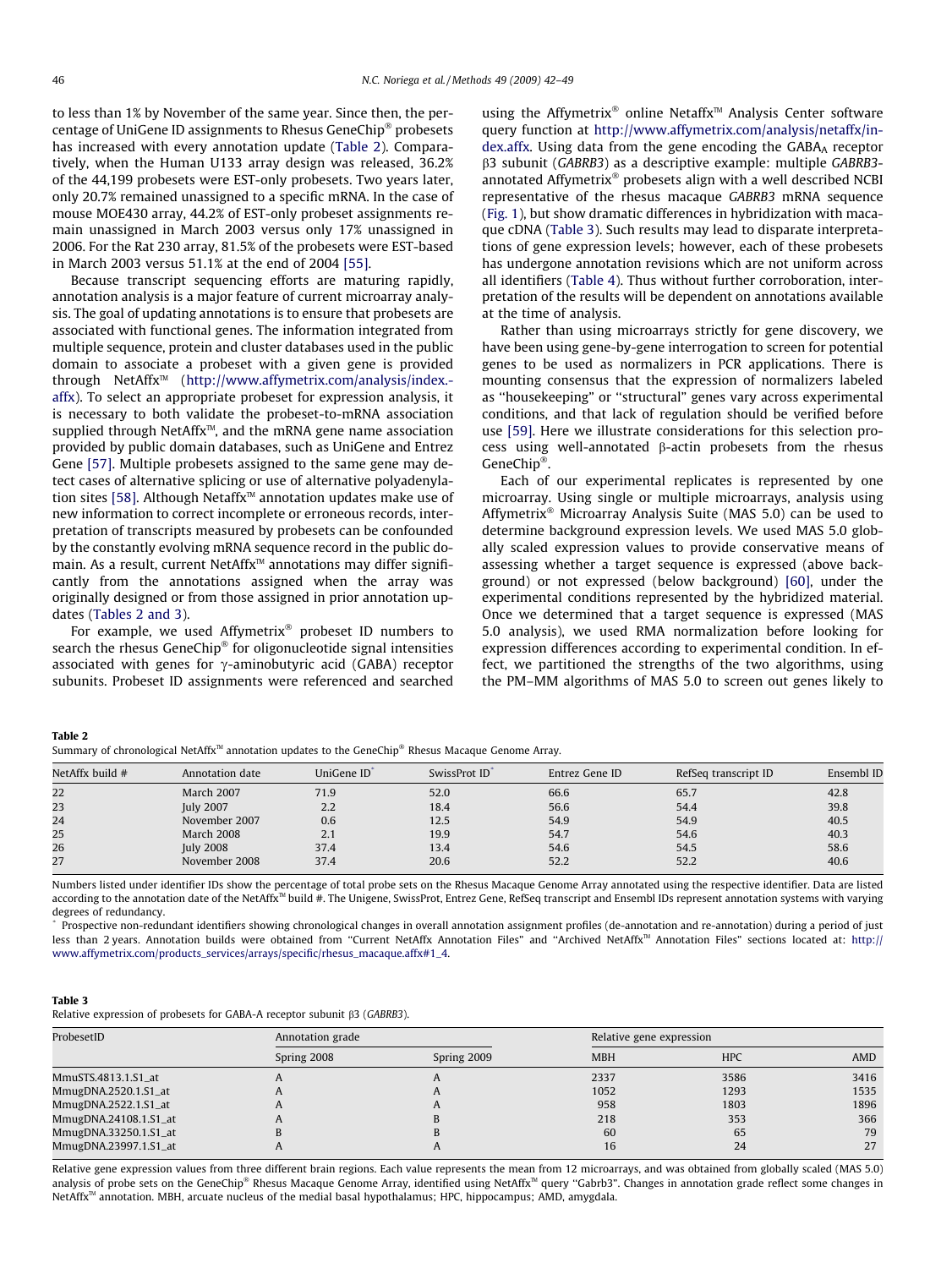| Table 4                                            |  |  |  |
|----------------------------------------------------|--|--|--|
| Chronological annotation of two GABRB3 probe sets. |  |  |  |

<span id="page-5-0"></span> $\overline{a}$   $\overline{a}$   $\overline{a}$   $\overline{a}$ 

| Probeset ID           | NetAffx build # | Date         | UniGene ID               | Swissprot ID                      | Entrez Gene ID                     | RefSeq transcript ID                                                         | Ensembl ID          |
|-----------------------|-----------------|--------------|--------------------------|-----------------------------------|------------------------------------|------------------------------------------------------------------------------|---------------------|
| MmuSTS.4813.1.S1_at   | 22<br>23        | 3/07<br>7/07 | $\overline{\phantom{a}}$ | Q3LUA0<br>Q3LUA0                  | $\overline{\phantom{a}}$<br>711754 | XM_001108947<br>XM_001109005<br>XM_001109060                                 | ENSMMUG00000004314  |
|                       | 24              | 11/07        |                          |                                   | 711754                             | XM_001109118<br>XM_001108947<br>XM_001109005<br>XM_001109060                 | ENSMMUG000 00004314 |
|                       | 25              | 3/08         |                          | Q3LUA0                            | 711754                             | XM_001109118<br>XM_001108947<br>XM_001109005<br>XM_001109060<br>XM_001109118 | ENSMMUG000 00004314 |
|                       | 26              | 7/08         | Mmu.16343                |                                   | 711754                             | XM_001108947<br>XM_001109005<br>XM_001109060<br>XM_001109118                 | ENSMMUG000 00004314 |
|                       | 27              | 11/08        |                          |                                   |                                    |                                                                              | ENSMMUG000 00004314 |
| MmugDNA.24108.1.S1_at | 22              | 3/07         | Hs.302352                | P28472<br>Q3LUA0<br><b>Q68CS5</b> | 2562                               | NM_000814<br>NM_021912                                                       | ENSG0000016 6206    |
|                       | 23              | 7/07         |                          | Q3LUA0                            | 711754                             | XM_001108947<br>XM_001109005<br>XM_001109060<br>XM_001109118                 | ENSMMUG000 00004314 |
|                       | 24              | 11/07        |                          |                                   | 711754                             | XM_001108947<br>XM_001109005<br>XM_001109060<br>XM_001109118                 | ENSMMUG000 00004314 |
|                       | 25              | 3/08         |                          | Q3LUA0                            | 711754                             | XM_001108947<br>XM_001109005<br>XM_001109060<br>XM_001109118                 | ENSMMUG000 00004314 |
|                       | 26              | 7/08         | Mmu.16343                |                                   | 711754                             | XM_001108947<br>XM_001109005<br>XM_001109060<br>XM_001109118                 | ENSMMUG000 00004314 |
|                       | 27              | 11/08        | Mmu.7293                 | $\overline{\phantom{a}}$          | 707956                             | XR_011809                                                                    | ENSMMUG000 00004314 |

The table shows annotation assignments according to identifier. Data are arranged chronologically by NetAffx<sup>™</sup> build #, and demonstrate differences in identifier redundancy. Probe sets were identified using NetAffx<sup>™</sup> query "Gabrb3". Data obtained from "Current NetAffx Annotation Files" and "Archived NetAffx Annotation Files" sections located at: [http://www.affymetrix.com/products\\_services/arrays/specific/rhesus\\_macaque.affx#1\\_4.](http://www.affymetrix.com/products_services/arrays/specific/rhesus_macaque.affx#1_4)

be non-expressing, and using RMA normalization to account for differences in chip quality or measurement conditions.

To illustrate the process of screening through variations in expression profiling results related to annotation technicalities, we discuss data from our hormone replacement study using the extremely well characterized  $\beta$ -actin (ACTB) gene which includes Affymetrix<sup>®</sup> 5' and 3' control assignments [\[61\]](#page-7-0). Seven of the eight probesets retrieved under a February 2009 NetAffx<sup>™</sup> rhesus Gene-Chip<sup>®</sup> query for ACTB align with sequence data in the public domain such as the *M. mulatta* B-actin mRNA sequence listed under RefSeq transcript ID NM\_001033084 [\(Fig. 2\)](#page-3-0). Despite this alignment, care must be taken regarding which probesets are included in analysis. For example, using RMA analysis only, one may consider the probeset ''MmunewRS.18.1.S1\_at" [\(Fig. 3A](#page-3-0)) to show no variation in expression according to tissue or treatment, thus indicating that  $\beta$ -actin may be a suitable gene for normalization during the PCR corroboration process. Note however, that the relative expression values for this probeset are low compared to expression values of other probesets [\(Fig. 3B](#page-3-0)–H). In fact, MAS 5.0 analysis (data not shown) indicates that the target sequence for this MmunewRS.18.1.S1\_at is not expressed under any of the experimental conditions used in the study (all samples ''absent"). Therefore, sequences represented by this probeset would be unsuitable for use in corroboration.

Potential differences in tissue expression, as well as treatmentrelated changes in  $\beta$ -actin expression may be discerned from the remaining probesets. Differences in the HPC expression appear more pronounced in the probesets interrogating 5' portions of the ACTB reference sequence ([Figs. 2 and 3](#page-3-0)). Although the ''MmurRNA.1.1.S1\_at" probeset in [Fig. 3](#page-3-0)H is an A-grade annotation [\[55\]](#page-7-0), it appears to interrogate a portion of the rhesus genome outside the realm covered by the other seven probesets ([Fig. 2](#page-3-0)). Here we show an example of both tissue and treatment-related differential regulation of a gene commonly used for corroborative normalization, highlighting the importance of evaluating probesetspecific expression data regarding conditions of use.

# 4. Interpretation of data

# 4.1. Identification of regulated genes

To identify regulated genes, we have used the GeneSifter Analysis package (<http://www.genesifter.net/>), a web-based service, which allows RMA normalization and subsequent analysis for treatment effects. Currently, the software package can perform pairwise, multi-group analysis (1-way and 2-way ANOVA, balanced design only) and cluster analysis. We employed a balanced design with the same number (four) of individual samples in each of three treatments (three phases of menstrual cycle or hormone replacement) and using three brain regions (MBH, HPC and AMD). To analyze the effect of treatment by brain region, we opted for a 2-way analysis of variance. We varied the fold-change thresh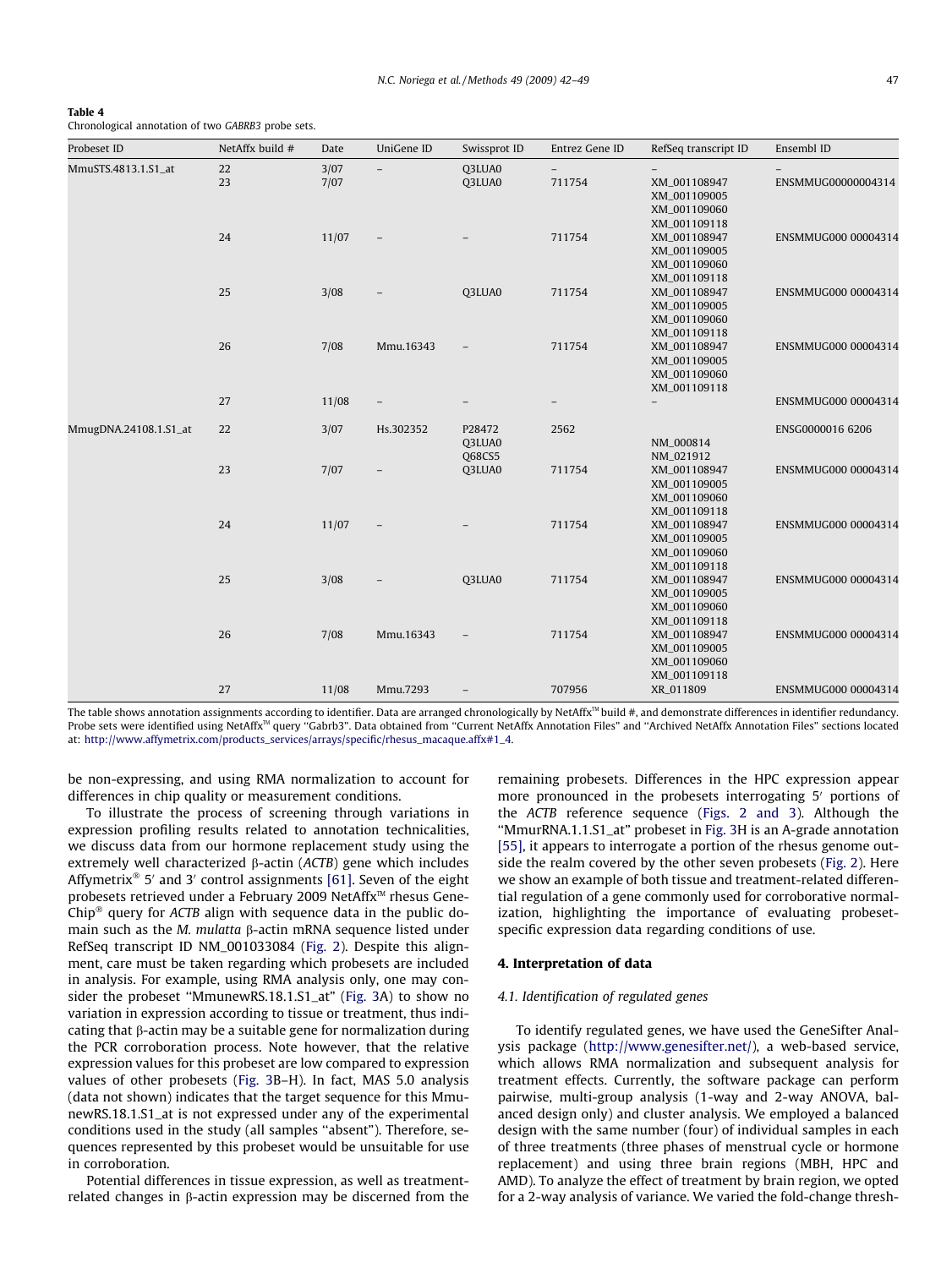old depending upon the number of genes of interest we sought to explore, but usually set the significance level at  $p < 0.05$ . Initial attempts with MAS 5.0 usually produced many more candidate genes than RMA, as previously observed [\[62\].](#page-7-0) Moreover, we also confirm the observation that Bonferroni adjustments for false discovery rate, is very conservative and hence used the Benjamini– Hochberg technique for false discovery correction [\[45,63\]](#page-7-0) as incorporated in the GeneSifter software package. Similar to other analysis packages, the GeneSifter program also has additional tools for the further organization of significantly regulated genes. This includes organization by gene ontology, KEGG and principal components analyses.

# 4.2. Corroboration of gene expression using quantitative real-time RT-**PCR**

Quantitative real-time RT-PCR (qPCR) [\[64,65\]](#page-7-0) is a popular method for independently validating gene expression data for the most important genes in a microarray study [\[66–68\]](#page-7-0). In cases where microarray annotation is suspect, we perform reverse transcriptase PCR on cDNA generated from rhesus macaque RNA and sequence the resulting PCR products to obtain macaque-specific mRNA sequences. These sequences are then used to design primers and Taq-Man $^{\circledast}$  probes for the real-time assay, using Primer Express $^{\circledast}$ software (Applied Biosystems, Foster City, CA). Quantitation of mRNA expression is then analyzed using a TaqMan® PCR Core Reagent Kit reagents with the 7900HT Fast Real-Time PCR thermal cycler and Sequence Detection Systems software version 2.2.1 (Applied Biosystems) with thermal cycler conditions of 2 min at 50  $\degree$ C, 10 min at 95 °C and 40 cycles of 15 s at 95 °C (DNA melting) and 1 min at 60  $\degree$ C (primer annealing/extension).

Although qPCR is a commonly accepted method for quantifying gene expression results, the gene expression data obtained need to be normalized against a stably-expressed gene for accurate interpretation [\[69\].](#page-7-0) Many of the genes previously adopted as standards for normalization of gene expression data, have recently been shown to vary widely depending on experimental conditions [\[70,71\].](#page-7-0) Therefore, it is imperative that the stability of prospective reference genes is verified under each of the specific experimental conditions under study, and only the most appropriate ones selected for use as normalizers [\[72–74\]](#page-7-0). Again we emphasize the importance of organismal biology considerations when evaluating use of internal reference genes for normalization. For example Lemos et al. (supplemental table [\[75\]\)](#page-7-0) found the commonly used internal reference gene GAPDH to show rhythmic circadian expression variation in rhesus macaques. The current trend is to select the most stably expressed reference gene from groups of candidate genes [\[76,77\].](#page-7-0) However, we have found simultaneous use of multiple internal reference genes to be effective when comparing brain regions differentially affected by multiple hormone treatments (Noriega et al. [\[78\]\)](#page-7-0) and we anticipate that normalization using multiple reference genes may become more common in the near future.

Three approaches for assessing gene expression stability using qPCR data are currently widely used and are available in separate software algorithm bundles named geNorm, NormFinder and Best-Keeper. "geNorm" [\[79\]](#page-7-0) calculates gene stability values using average pairwise variation between all genes under consideration. The least stable gene is then removed, new pairwise variation comparisons are made and the next least stable gene is removed. This sequential elimination process is re-iterated until the most stable gene or combination of genes is identified [\[80\]](#page-7-0). ''NormFinder" [\[81\]](#page-7-0) was developed using a model-based estimation approach for expression variation proposed to allow more robust and precise measures of gene expression stability than the pairwise comparison approach [\[82\]](#page-7-0). We have found this useful in that it allows the user to account for experimental groupings, as well as facilitating evaluations of intra- and inter-group expression variation for each gene. The BestKeeper [\[83\]](#page-7-0) algorithm generates descriptive statistics of candidate normalizers based on their threshold crossing point [\[84\]](#page-7-0) values obtained from qPCR analysis. BestKeeper computes descriptive statistics allowing the user to rank expression stability according to standard deviation or coefficient of variation based on crossing point [\[85\]](#page-7-0).

Once appropriate internal reference genes are identified, their expression data can be used to normalize overall expression data in the experiment. Additional software for qPCR normalization, such as ''qpcrNorm" [\(http://cgi.uc.edu/cgi-bin/kzhang/Qpcr-](http://cgi.uc.edu/cgi-bin/kzhang/QpcrNorm.cgi/)[Norm.cgi/\)](http://cgi.uc.edu/cgi-bin/kzhang/QpcrNorm.cgi/), is also integrated in packages available from the Bio-Conductor project (<http://www.bioconductor.org/>).

# 4.3. Corroboration of gene expression using semi-quantitative RT-PCR

Although use is declining and it is not as quantitative as qPCR, traditional semi-quantitative RT-PCR using digital image analysis of agarose gels [\[86\]](#page-7-0) can often be used as an inexpensive and practical method of corroborating gene array findings. The advantage of this procedure is that it does not require specialized equipment, other than that found in a typical molecular biology laboratory, and does not depend on costly supplies (e.g., labeled real-time probes). However, the RT-PCR requires use of electrophoresis gels, and construction of dilution curves to ensure that the sample image intensity falls within the linear limits of the gel image intensity profiles.

Whenever possible we design primers against targeted sequences common to the rhesus macaque and human transcripts. The macaque sequences can be obtained from the Human Genome Sequencing Center at Baylor College of Medicine [\(http://](http://www.hgsc.bcm.tmc.edu/projects/rmacaque/) [www.hgsc.bcm.tmc.edu/projects/rmacaque/](http://www.hgsc.bcm.tmc.edu/projects/rmacaque/)). Resulting PCR products are then resolved by electrophoresis on 2% agarose gels with ethidium bromide and photographed under ultraviolet light. Gel bands are analyzed using NIH Image-J software 1.37v (Bethesda, MD, [http://rsb.info.nih.gov/nih-image\)](http://rsb.info.nih.gov/nih-image).

## 4.4. Translation corroboration techniques

Protein measures can be used to assess whether a change in gene expression truly translates to regulation of downstream protein levels. In the past, our laboratory has relied upon in situ hybridization histochemistry (ISH) and immunocytochemistry (ICC) to explore relationships between mRNA expression and protein expression, respectively, in the primate brain [\[87–89\]](#page-7-0). These techniques offer the additional advantage of addressing correlations between gene and protein expression changes in specific anatomically intact areas [\[90\].](#page-7-0) Western blotting for the measure of specific proteins levels may be used with samples from non-human primates [\[91\].](#page-7-0)

## 5. Closing remarks

Gene profiling in the rhesus macaque represent a powerful new approach in our quests for gaining insights into the genetic causes of normal and abnormal human physiology and behavior. However, there are potential pitfalls with this new technology, which can affect validity of the results. These can be largely overcome by careful consideration of appropriate experimental design [\[12\],](#page-7-0) together with appropriate data analysis.

## Acknowledgments

This work was supported by National Institutes of Health Grants: AG029612, HD029186 and RR000163. All of the gene